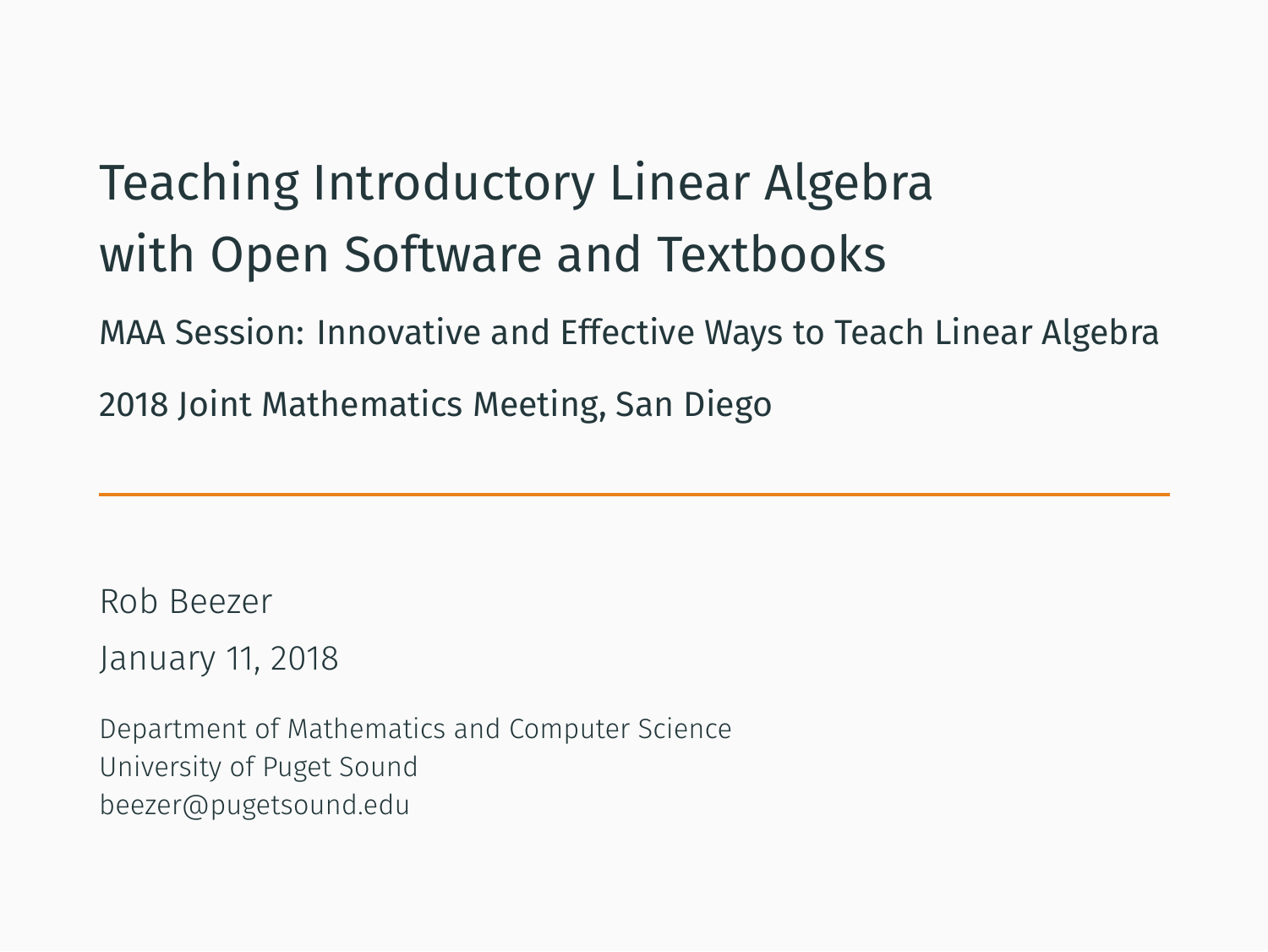Linear Algebra and Computation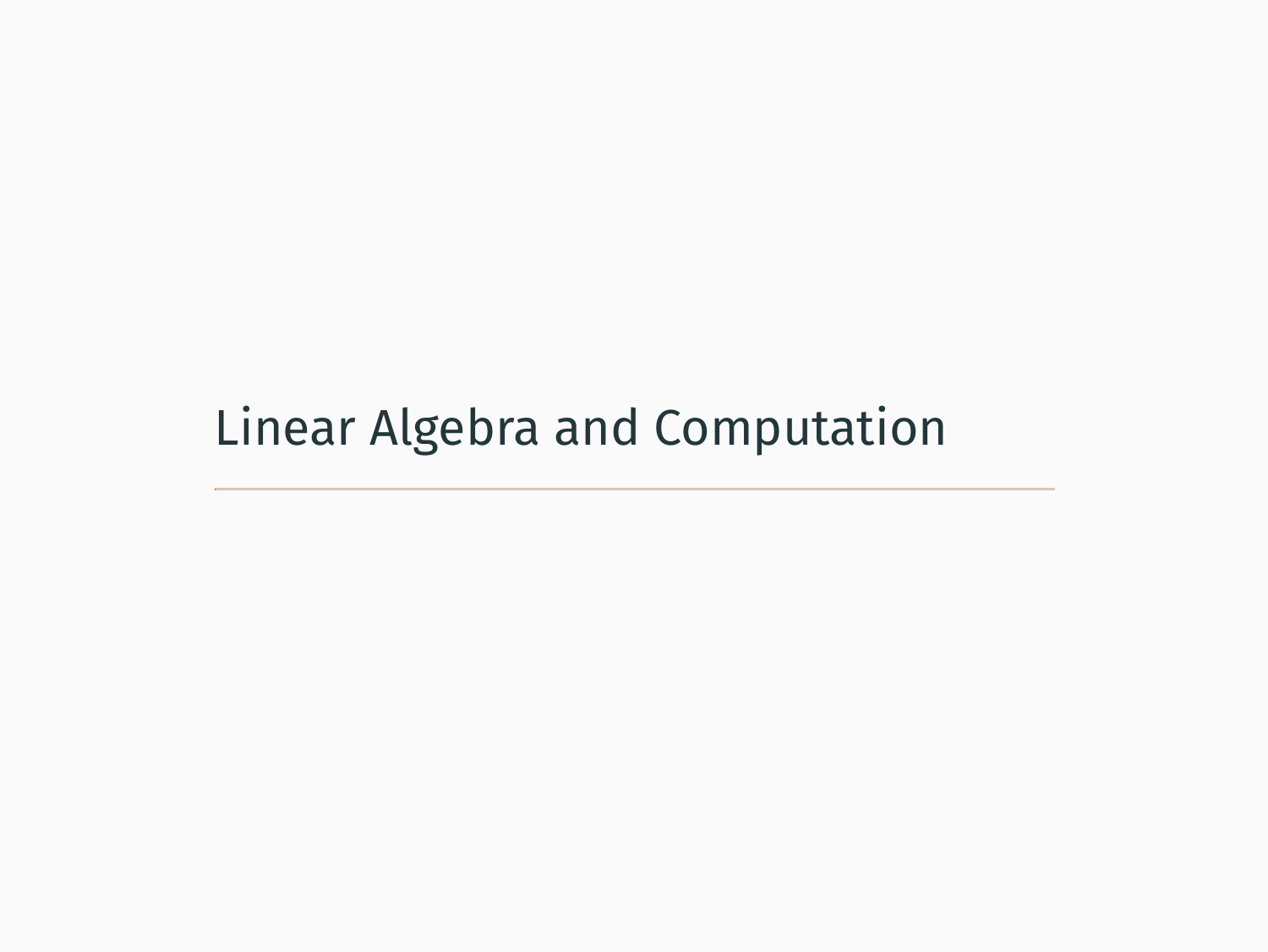# An Introductory Example

$$
\begin{bmatrix} -1 & 1 & 5 & -1 & -5 & 0 \ -2 & 1 & 7 & -2 & -9 & -2 \ 1 & 2 & 4 & 2 & 4 & 6 \ 1 & 1 & 1 & 1 & 3 & 3 \ 0 & -1 & -3 & 1 & 3 & -1 \ \end{bmatrix} \xrightarrow{\text{RREF}} \begin{bmatrix} 1 & 0 & -2 & 0 & 2 & 0 \ 0 & 1 & 3 & 0 & -1 & 0 \ 0 & 0 & 0 & 1 & 2 & 0 \ 0 & 0 & 0 & 0 & 0 & 1 \ 0 & 0 & 0 & 0 & 0 & 0 \ \end{bmatrix}
$$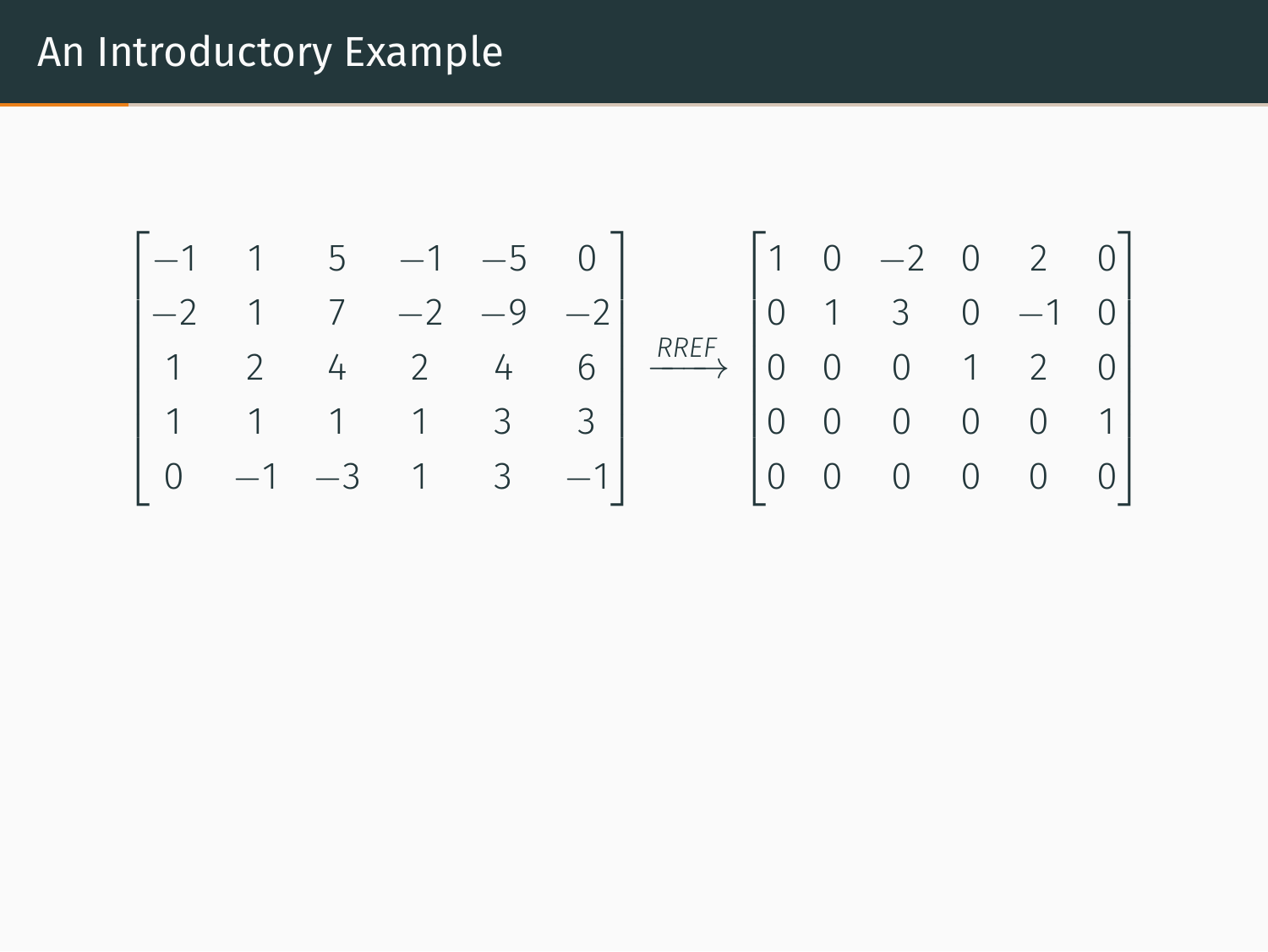

- Rank 4, blue entries are 4 *×* 4 identity matrix
- Range (column space) is spanned by columns 1, 2, 4, and 6
- Kernel (null space) is spanned by 2 vectors with red entries
- As a coefficient matrix, solutions are pre-images Solution iff last column row-reduces with zero entry row 5
- A left null space vector produces zero row via linear combo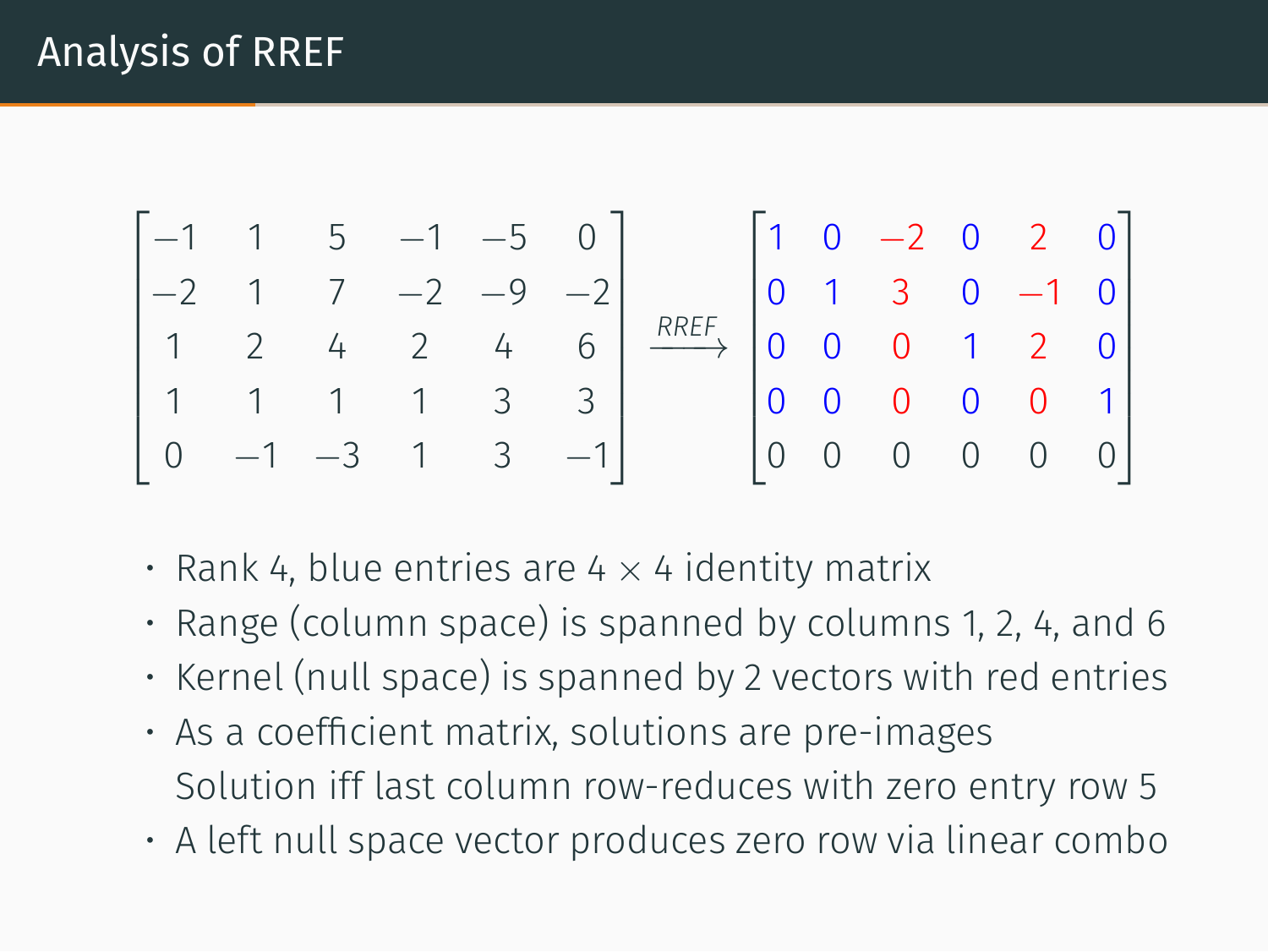Suppose *A* is a 3 *×* 3 matrix (with no zero columns), then its reduced row-echelon form looks like:

$$
\begin{bmatrix} 1 & 0 & 0 \\ 0 & 1 & 0 \\ 0 & 0 & 1 \end{bmatrix} \quad \begin{bmatrix} 1 & 0 & \times \\ 0 & 1 & \times \\ 0 & 0 & 0 \end{bmatrix} \quad \begin{bmatrix} 1 & \times & 0 \\ 0 & 0 & 1 \\ 0 & 0 & 0 \end{bmatrix} \quad \begin{bmatrix} 1 & \times & \times \\ 0 & 0 & 0 \\ 0 & 0 & 0 \end{bmatrix}
$$

The geometric intuition of 3 dimensions is useful, but there is not much algebraic variety or generality here.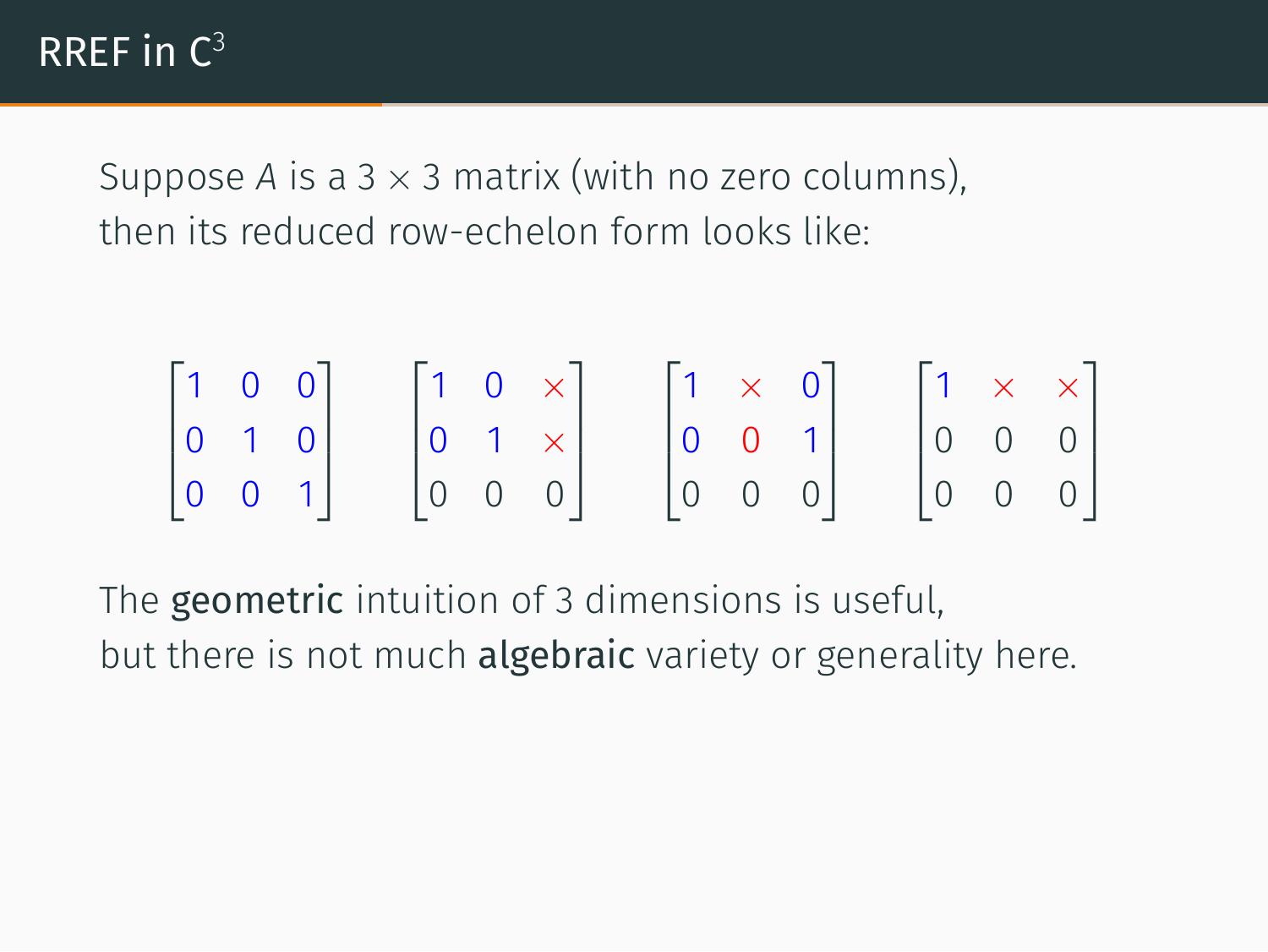Session Description:

"(5) comparing and contrasting visual (geometric) and more abstract (algebraic) explanations of specific ideas"

- Analysis of "large" matrices are crucial for an algebraic approach
- We do not want students computing the RREF of a 5 *×* 6 matrix by hand, so computational tools are an important part of an introductory course
- Computations should be exact, so for an *introductory* course, the field of rational numbers is perfect (not the reals, not the complexes)
- Sage (open source Mathematica, Maple, Matlab, Magma) fits the bill with very thorough support over the rationals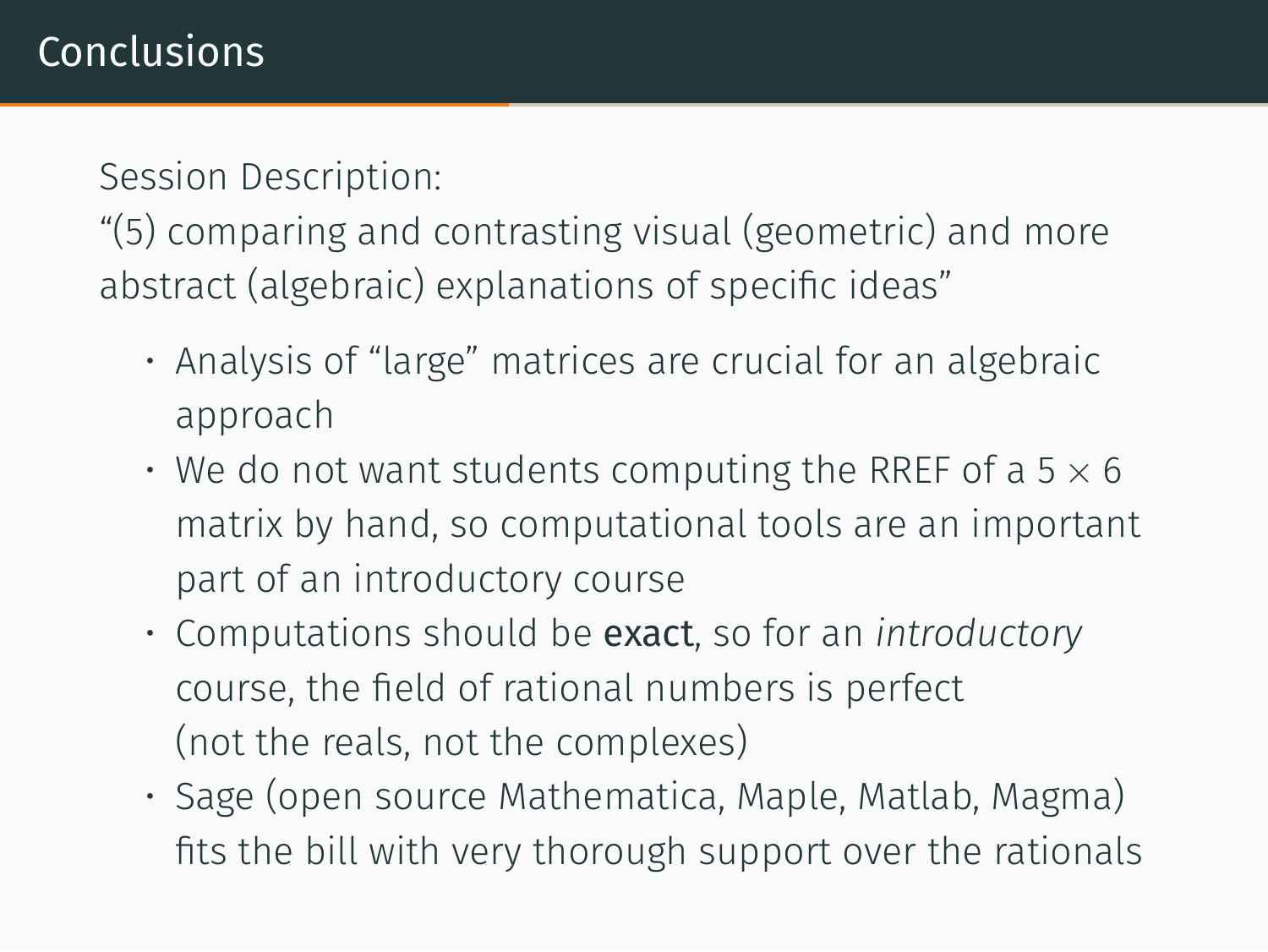Open Software and Textbooks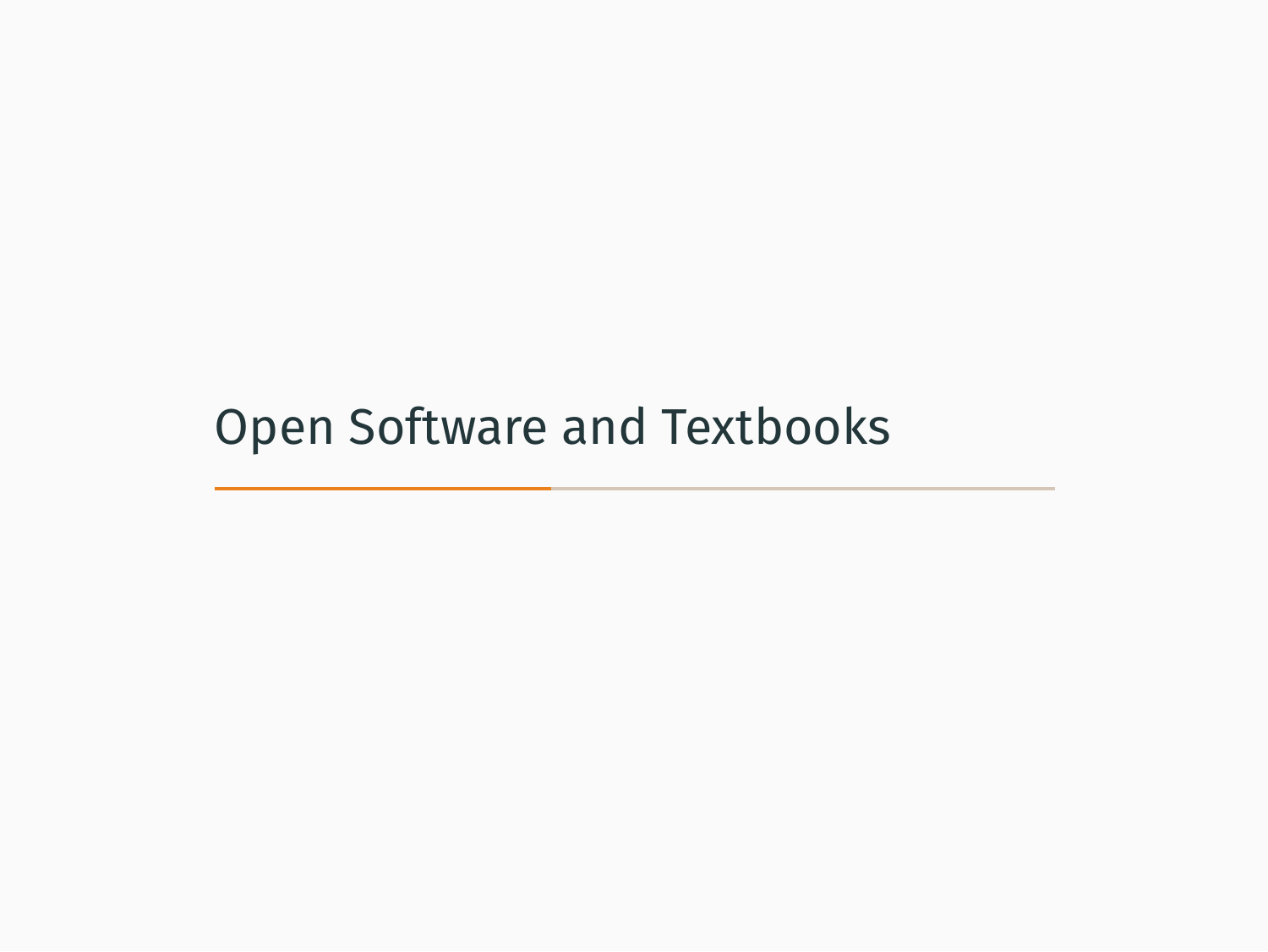### Extreme Example: Eigenvalues of a Matrix from Sage

```
sage: matrix(QQ, [[10, -12, -11, -13],
                   \begin{bmatrix} 12, -13, -9, -12 \end{bmatrix}[-6, 9, 13, 14][2, -5, -11, -11]sage: A.fcp()
(x + 1) * (x^3 - 2)sage: A.eigenvalues()
[-1, 1.259921049894873?,
-0.6299605249474365? - 1.091123635971722?*I,-0.6299605249474365? + 1.091123635971722?*I]
```
sage: N(A.eigenvalues()[1]^3, digits=45) 2.00000000000000000000000000000000000000000000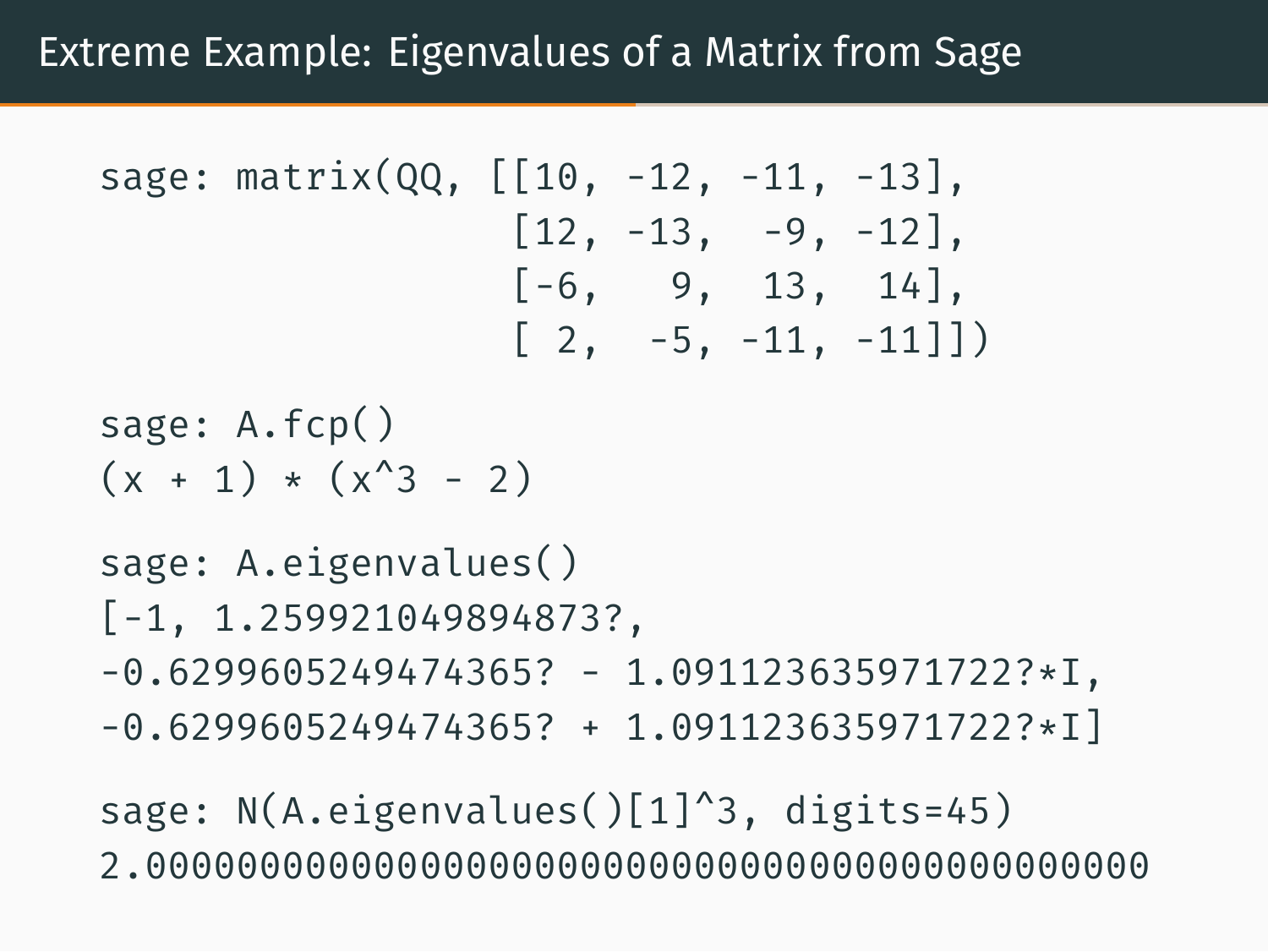### Sage Cells in Open Source Textbook

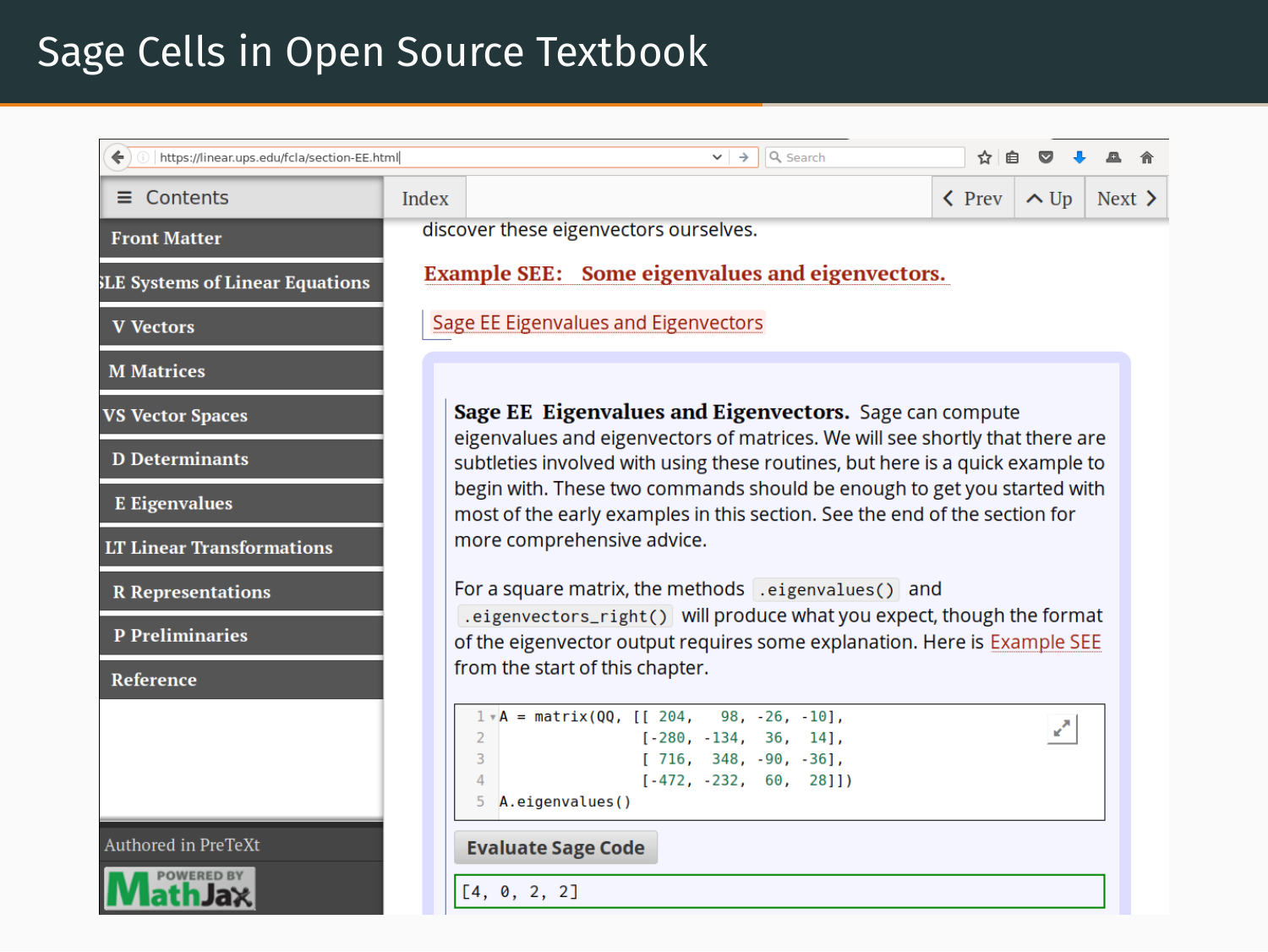### In-Class Demonstrations

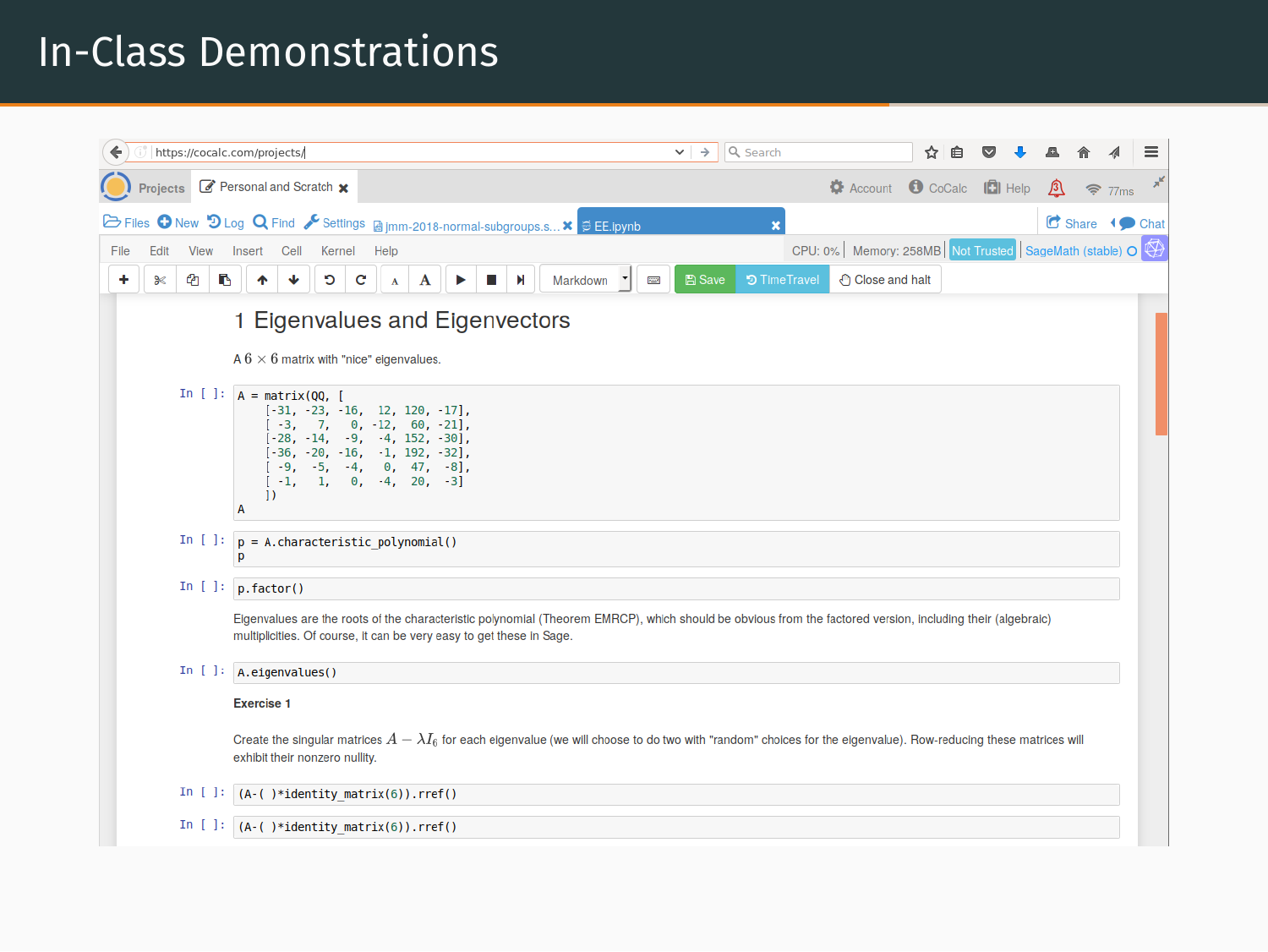## **Examinations**

- Students use the full range of powerful Sage commands to study the subject, for example  $A$ .column space().
- For examinations solutions are typically limited to:
	- Vector and matrix operations (products, transpose, etc.)
	- Reduced row-echelon form
	- Determinant
	- Factored characteristic polynomial
	- Eigen-stuff
- During exams: students' laptops,

plus provided web page with matrix inputs and Sage cells

PS: Sage is useful for constructing examinations, especially "random" matrices with "nice" properties (integer RREF, integer eigenvalues, determinant 1, etc.)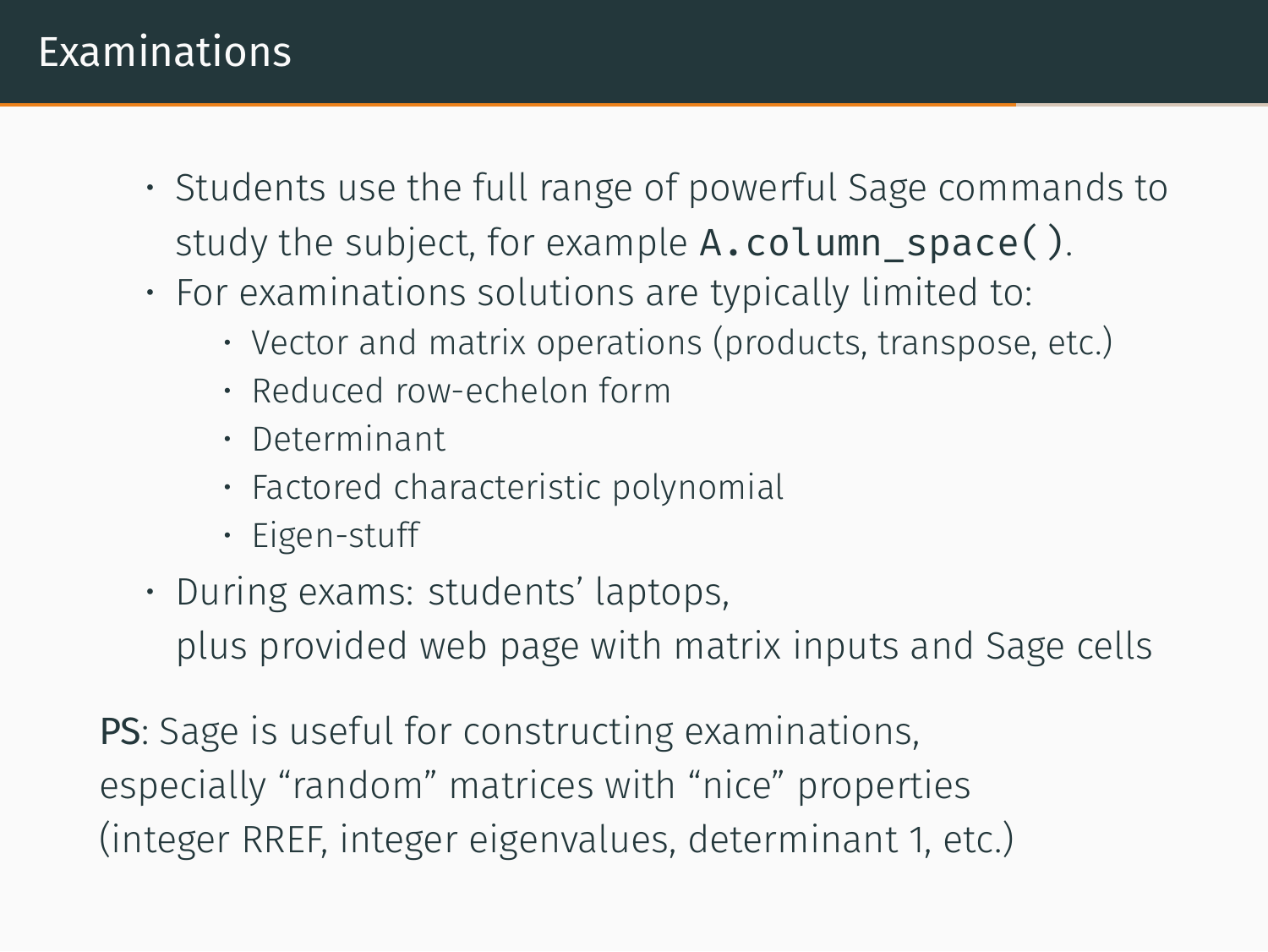# Sample Examination Calculator

| 290-X5-KoFFae.html                                                                                                                                                                                        | Q Search<br>$\rightarrow$<br>$\checkmark$ |  |  | $\equiv$ |
|-----------------------------------------------------------------------------------------------------------------------------------------------------------------------------------------------------------|-------------------------------------------|--|--|----------|
| Linear Algebra, Math 290, Exam 5, Chapters D and E                                                                                                                                                        |                                           |  |  |          |
| $[(1, -1, 2), [0, 1, -5], [0, -1, 6]]$<br>[[-10, -3, 27, -3, -39, -24], [-30, -37, 99, 87, -3, -60], [-12, -9, 35, 15, -21, -24], [-3, -9, 15, 26, 15, -6], [-3, 0, 6, -3, -10, -6], [0, -3, 3, 9, 9, 2]] |                                           |  |  |          |
|                                                                                                                                                                                                           |                                           |  |  |          |
| Evaluate                                                                                                                                                                                                  |                                           |  |  |          |
| $\mathbf{1}$                                                                                                                                                                                              |                                           |  |  | همن      |
| Evaluate                                                                                                                                                                                                  |                                           |  |  |          |
| $\mathbf{1}$                                                                                                                                                                                              |                                           |  |  |          |
| Evaluate                                                                                                                                                                                                  |                                           |  |  |          |